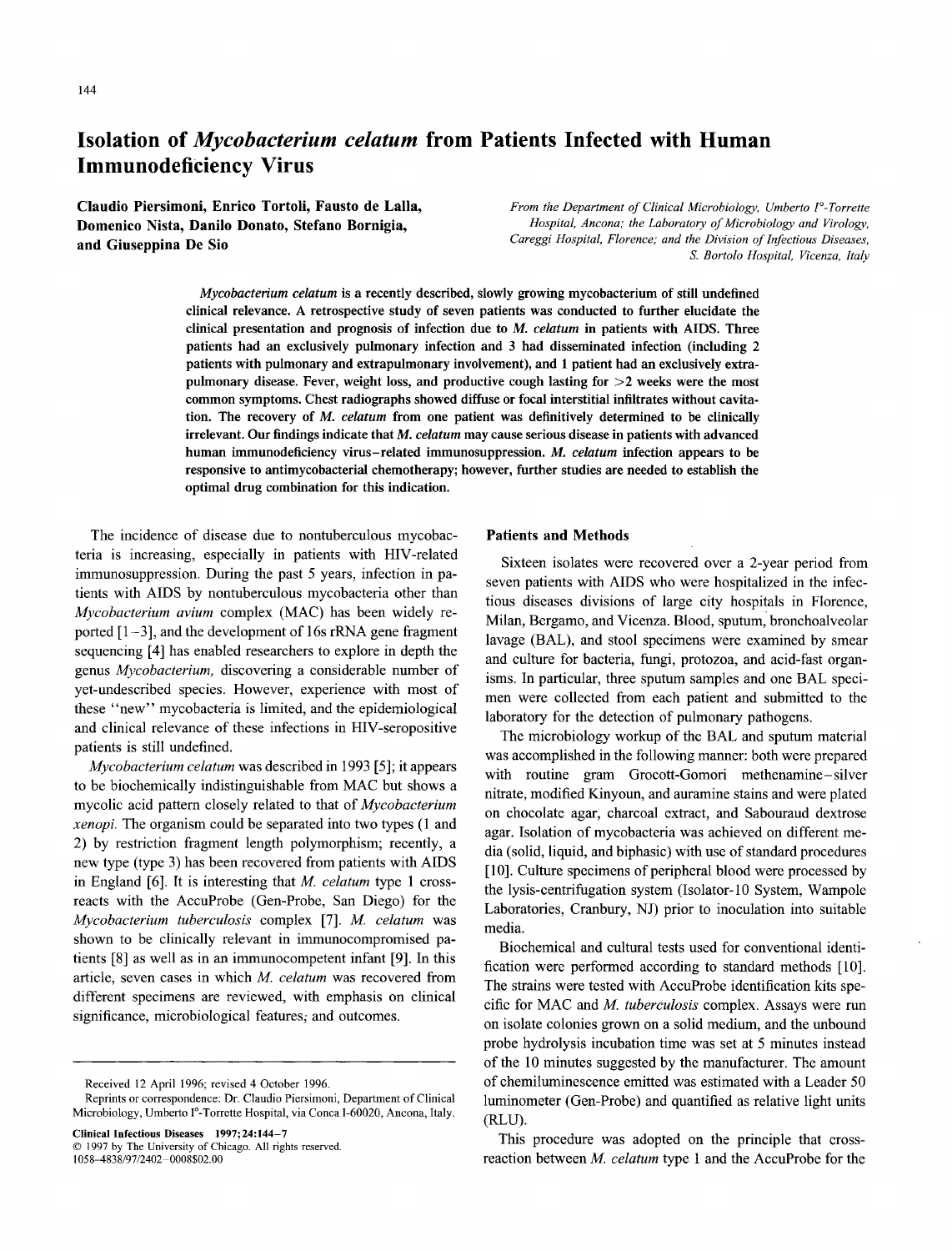*M. tuberculosis* complex may be used as a tool for the presumptive identification of *M celatum* type 1. Setting the selection time at 10 minutes is particularly advisable when the Accu-Probe identification process is performed on a mycobacterial culture grown in a liquid medium. In this situation, the characteristics of mycobacterial colonies cannot be observed, and false-positive reactions may lead to misidentification. However, if the AccuProbe assay is carried out on a mycobacterial culture grown on a solid medium, the selection time should be kept at 5 minutes.

In this case, the appearance of mycobacterial colonies (nontuberculous mycobacteria have smooth, sharply edged colonies, while *M. tuberculosis* complex has rough, corded colonies) may help to evaluate AccuProbe results. Thus, a weakly positive reaction in testing of nontuberculous mycobacteria with the *M tuberculosis* complex AccuProbe strongly suggests that the identification is *M. celatum.* 

Mycolic-acid analysis with HPLC and 16s rRNA gene fragment sequencing were carried out as previously described  $[11-13]$ . Drug susceptibility patterns were determined by the radiometric system with use of a recently proposed macrodilution method developed for MAC [14]. During therapy and the follow-up period, blood and sputum cultures were performed at 4- to 8-week intervals. Mycobacterial infection was considered cleared if at least two consecutive cultures were found to be negative.

Clinical response was evaluated by assessing the symptoms and signs suggestive of *M celatum* infection before and during therapy. Clinical, microbiological, and radiological data as well as information on response to treatment and follow-up were obtained from patients' records. All the material was carefully reviewed to evaluate the clinical significance of the findings according to the criteria proposed by the American Thoracic Society [15].

### **Results**

*Demography.* Of the seven patients enrolled, four had *M celatum* recovered from respiratory specimens. Three of these patients met the criteria for possible *M celatum* pulmonary disease. Three other patients had disseminated *M celatum* infection; of these, two had pulmonary and extrapulmonary involvement. One patient was affected with an exclusively extrapulmonary disease.

All patients had advanced HIV-related immunosuppression, as evidenced by CD4 lymphocyte counts of  $\langle 100/mm^3 \rangle$  (mean, 19/mm<sup>3</sup>; range,  $1-66/mm^3$ ). At the time of isolation of *M celatum,* AIDS had already been diagnosed in all patients, but disseminated *M celatum* infection was not the initial AIDSdefining illness in any patient.

There were six men and one woman, from 25 to 37 years of age (mean, 31 years). Risk factors for HIV infection included intravenous drug use  $(n = 5)$ , homosexuality  $(n = 1)$ , and heterosexual contact with HIV-infected persons *(n = 1).*

*Clinical features.* Fever (temperature of >38.5°C), weight loss, productive cough, and dyspnea were common symptoms.

The most important ones were fever, noted in all seven patients, and cough and/or dyspnea, observed in all patients whose BAL fluid and/or sputum specimens were positive. The chest radiographic features are summarized in table 1. Two patients had diffuse reticulonodular interstitial infiltrates, and four had focal infiltrates. One of these patients had simultaneous infection with *Pneumocystis carinii,* which was detected in a BAL fluid specimen. Although laboratory diagnosis of nontuberculous mycobacterial infection was achieved in about 2 weeks, *M celatum* strains were correctly identified (at a reference center) only after considerable time ( $\sim$ 6 months) if the initial identification, made exclusively on the basis of biochemical test results, was erroneous.

*Microbiological results. M. celatum* was isolated from different sites: 1 isolate was from stool, 2 were from BAL fluid, 3 were from blood, and the remainder were from sputum. Acidfast smears were positive for three of the six patients from whom respiratory *M. celatum* isolates were recovered. Cultures of respiratory specimens yielded multiple colonies in five of six cases. Four patients' specimens yielded multiple isolates, but *M celatum* was simultaneously recovered from at least one site other than blood in only two cases. The patient whose stool yielded *M celatum* did not complain of diarrhea or other gut symptoms. Additional microorganisms were recovered from two of the seven patients at the time of the first isolation of *M celatum* and included *P. carinii* and *M xenopi;* both were considered to be clinically significant (table 1).

The strains were isolated on various media, including radiometric liquid media (Bactec 12B and 13A; Becton Dickinson, Towson, MD), conventional solid media (Löwenstein-Jensen and Middlebrook 7H10 and 7H11), and biphasic medium (Septi-Check AFB, Becton Dickinson). An extended panel of biochemical and cultural tests was used for conventional identification. On the basis of these test results, the most likely identification, according to a computer program for identification of mycobacteria [16], appeared to be MAC.

Unlike that originally described [5], our strains produced a weak yellow pigment in the dark, and one of them was able to grow at 45°C. We also observed that 3-day arylsulfatase activity, determined in the broth of Kubica and Rigdon [17], was positive for only 14.3% of our strains (one of seven). The Bactec NAP test (Becton Dickinson) showed no inhibition by NAP ( $\rho$ -nitro- $\alpha$ -acetylamino- $\beta$ -hydroxy-propiophenone). The hybridization test performed with the AccuProbe specific for MAC gave negative results.

On the other hand, weak false-positive reaction levels of 30,508-86,219 relative light units (RLU) (mean RLU value, 50,947) were observed with an Accuprobe specific for *M tuberculosis* complex (cutoff value, 30,000 RLU). A reference strain *(M tuberculosis* ATCC [American Type Culture Collection] 25177), run in the genetic probe assay as a positive control, gave a value of 580,321 RLU,  $\sim$  20 times the cutoff value.

All the strains showed the same HPLC profile, resembling that of *M. xenopi.* However, a closer comparison of the eluate at Fondazione Centro S. Raffaele del Monte Tabor on January 19, 2011 [cid.oxfordjournals.org](http://cid.oxfordjournals.org/) Downloaded from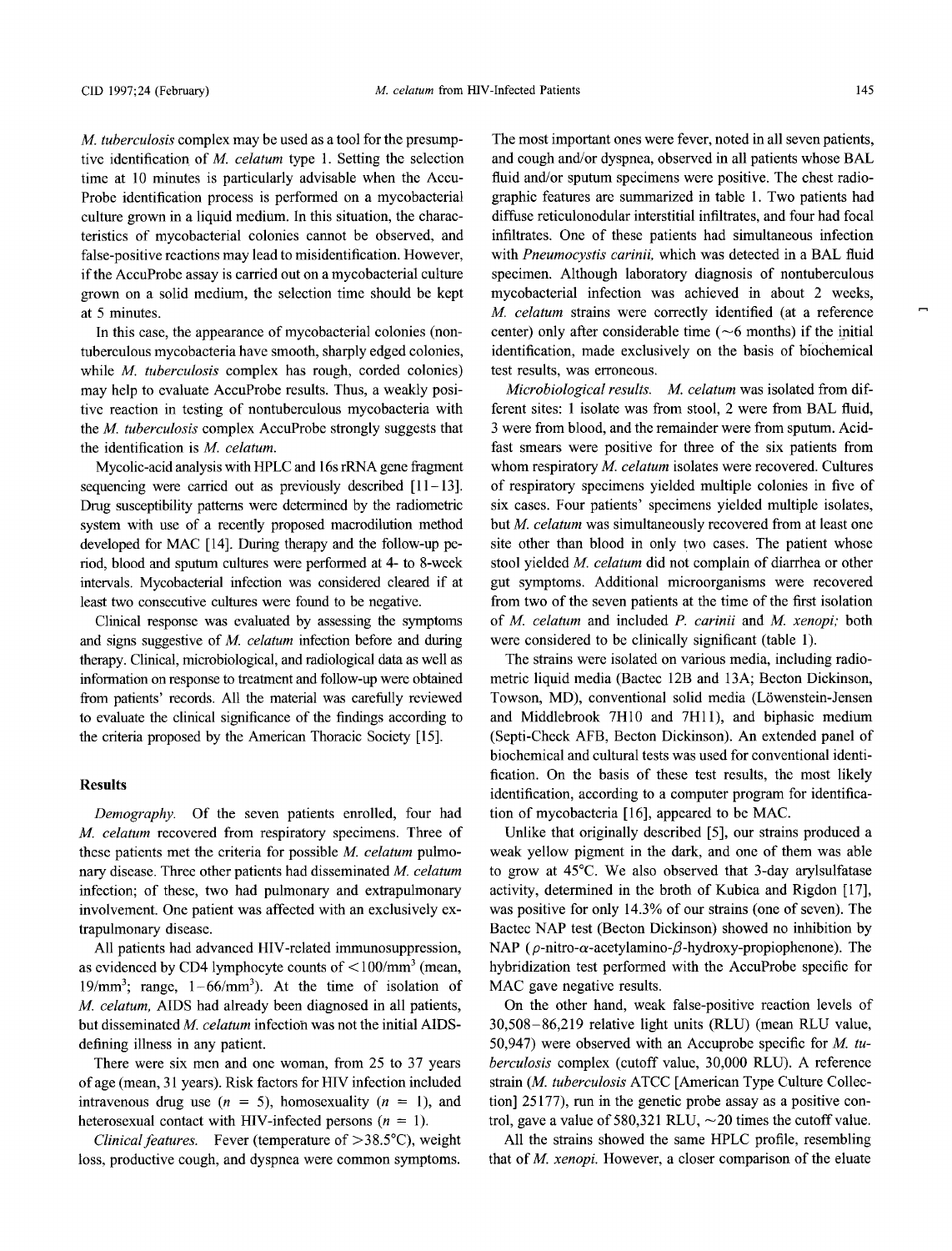**Table 1.** Clinical features of patients with suspected *M. celatum* infection.

| Patient<br>no. | Symptoms                              | Source of isolates<br>of <i>M. celatum</i> $(n)$   | Radiographic findings                            | Co-isolates<br>(type of<br>specimen) | Chemotherapy            | Course of M. celatum<br>infection                 | Outcome<br>(survival in weeks)           |
|----------------|---------------------------------------|----------------------------------------------------|--------------------------------------------------|--------------------------------------|-------------------------|---------------------------------------------------|------------------------------------------|
|                | Fever, weight loss,<br>anemia, cough  | Sputum $(2)$ ,<br>BAL fluid $(1)$ ,<br>blood $(1)$ | Interstitial infiltrates,<br>left upper lobe     | None                                 | Stm, Ofx, Clof          | Clinical and radiographic<br>improvement          | Died of wasting<br>syndrome (44)         |
| $\overline{2}$ | Fever, weight loss,<br>cough, dyspnea | Sputum $(2)$ ,<br>blood $(1)$                      | Diffuse interstitial<br>infiltrates              | None                                 | Azm, Eth, Rif           | Clinical and radiographic<br>improvement; relapse | Alive (52 as of<br>Jan 96)               |
| 3              | Fever, weight loss,<br>cough, dyspnea | Sputum $(2)$ ,<br>BAL fluid (1)                    | Diffuse interstitial<br>infiltrates              | None                                 | Clm. Clof. Rib          | Clinical and radiographic<br>improvement          | Alive (28 as of<br>Jan 96)               |
| 4              | Fever, weight loss,<br>hemiplegia     | Blood(1)                                           | Normal                                           | None                                 | None                    | Not applicable<br>(postmortem diagnosis)          | Died of cerebral<br>toxoplasmosis<br>(3) |
| 5              | Fever, dyspnea                        | Sputum (1)                                         | Bilateral upper-lobe<br>interstitial infiltrates | P. carinii<br>(BAL fluid)            | TMP-SMZ                 | Clinical and radiographic<br>improvement          | Alive (85 as of<br>Jan 96)               |
| 6              | Fever, weight loss,<br>cough          | Sputum $(1)$                                       | Bilateral lower-lobe<br>interstitial infiltrates | M. xenopi<br>(blood)                 | Amik, Cpfx,<br>Eth, Rib | Clinical and radiographic<br>improvement          | Died of DCMV<br>(40)                     |
| 7              | Fever, cough                          | Sputum $(2)$ ,<br>stool $(1)$                      | Hilar interstitial<br>infiltrates                | None                                 | Amik, Clm,<br>Eth, Rib  | Clinical and radiographic<br>improvement          | Alive (28 as of<br>Jan 96)               |

NOTE. Amik = amikacin; Azm = azithromycin; BAL = bronchoalveolar lavage; Clm = clarithromycin; Clof = clofazimine; Cpfx = ciprofloxacin; DCMV = disseminated cytomegalovirus infection; Eth = ethambutol; Ofx = ofloxacin; Rib = rifabutin; Rif = rifampin; Stm = streptomycin; TMP-SMZ = trimethoprim-sulfamethoxazole.

profiles did show minor differences in the second cluster. As previously described [8], such differences represent an important feature for the HPLC-mediated identification of *M. celatum.* Four strains were sent to Prof. E. Böttger at the Institut für Medizinische Mikrobiologie in Hannover, Germany, and were studied by 16s rRNA gene fragment sequencing. This procedure definitively identified all our strains as *M. celatum* type 1.

The MICs  $(\mu g/mL)$  able to inhibit the growth of 50% and 90% of *M. celatum* strains are summarized in table 2. The close similarity of growth kinetics between *M celatum* and MAC easily allowed us to perform the susceptibility testing procedure validated for MAC, which has been adopted for routine use in our laboratories. The time required for the final

**Table 2.** Activity of 12 antimicrobial agents against seven *M celatum* strains.

|                |                   | MIC value $(\mu$ g/mL)    |               |
|----------------|-------------------|---------------------------|---------------|
| Drug           | MIC <sub>50</sub> | $\cdot$ MIC <sub>90</sub> | Range         |
| Amikacin       |                   | 2                         | $0.25 - 2$    |
| Azithromycin   | 2                 | 8                         | $1 - 8$       |
| Ciprofloxacin  | 0.5               | $\overline{c}$            | $0.25 - 2$    |
| Clarithromycin | 0.25              |                           | $0.12 - 1$    |
| Clofazimine    | 0.12              | 0.25                      | $0.06 - 0.25$ |
| Ethambutol     |                   | $\mathfrak{p}$            | $0.5 - 2$     |
| Isoniazid      | 0.5               | 0.5                       | $0.25 - 0.5$  |
| Ofloxacin      | 0.5               | 2                         | $0.12 - 2$    |
| Rifabutin      | 0.5               |                           | $0.2 - 1$     |
| Rifampin       | 128               | >128                      | .             |
| Sparfloxacin   | 0.25              | 0.5                       | $0.12 - 0.5$  |
| Streptomycin   | 0.25              | ł                         | $0.25 - 1$    |

reading was 7-8 days for all the strains. Our susceptibility data differ substantially from those reported by Butler et al. [5], who found *M. celatum* to be resistant to many antimycobacterial agents. Since such discrepancies are too striking to be explained exclusively on the basis of the relationship between methods of testing and results, we hypothesize that different groups of *M celatum* strains may represent separate clones.

*Antimicrobial therapy and outcome.* The clinical outcome of patients with *M celatum* infection is summarized in table 1. Only 5 patients received antimycobacterial chemotherapy: 3 patients with pulmonary infection and 2 with disseminated infection. Patients were treated with different regimens, all of which included three or four drugs. Clinical improvement, as defined by resolution of fever, respiratory symptoms, and radiographic infiltrates, occurred within 4 weeks following initiation of therapy in all treated patients.

Follow-up sputum and blood cultures were performed between 2 and 9 months after initiation of therapy; cultures for four patients remained negative. Clinical, radiological, and microbiological evidence of relapse was documented in one patient after 9 months of therapy. For this patient, treatment was changed to administration of clarithromycin, ciprofloxacin, and pyrazinamide, and the patient is still alive. Of the remaining 4 patients who received antimycobacterial therapy, 2 died of unrelated complications within  $10-11$  months of diagnosis and 2 are still alive. Necropsies were not done.

One patient with *M. celatum* infection did not receive any antimycobacterial therapy; the patient died of cerebral toxoplasmosis, and *M celatum* grew in a blood culture after death. One patient, whose sputum yielded few *M. celatum* colonies but who had concurrent *P. carinii* pneumonia, was treated with a full course of trimethoprim-sulfamethoxazole. In this case, clinical and radiological resolution of pulmonary involvement